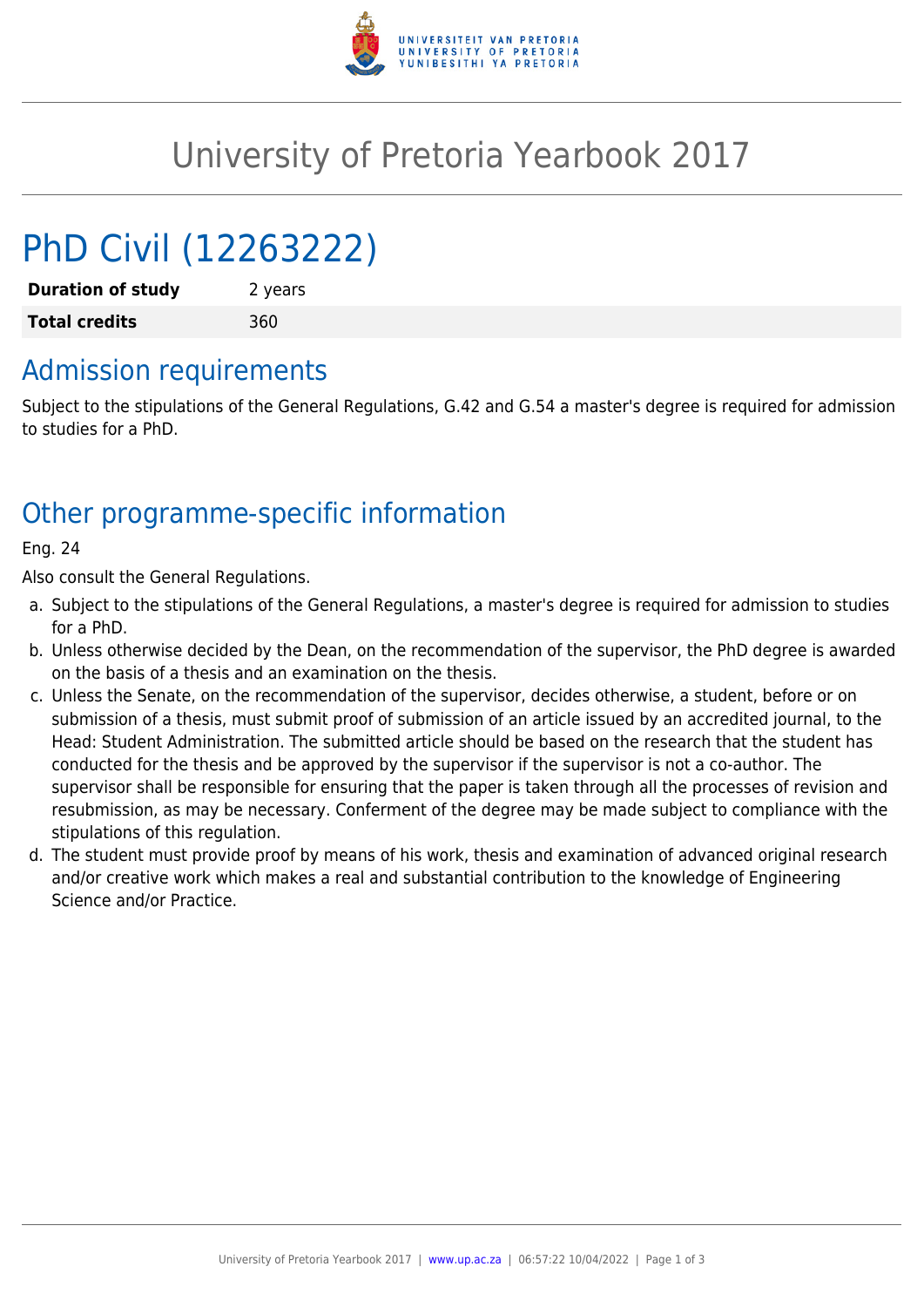

# Curriculum: Year 1

**Minimum credits: 360**

### **Core modules**

#### **Thesis: Civil engineering 990 (SIR 990)**

| <b>Module credits</b>         | 360.00                                     |
|-------------------------------|--------------------------------------------|
| <b>Prerequisites</b>          | No prerequisites.                          |
| <b>Language of tuition</b>    | Separate classes for Afrikaans and English |
| <b>Academic organisation</b>  | Civil Eng                                  |
| <b>Period of presentation</b> | Year                                       |